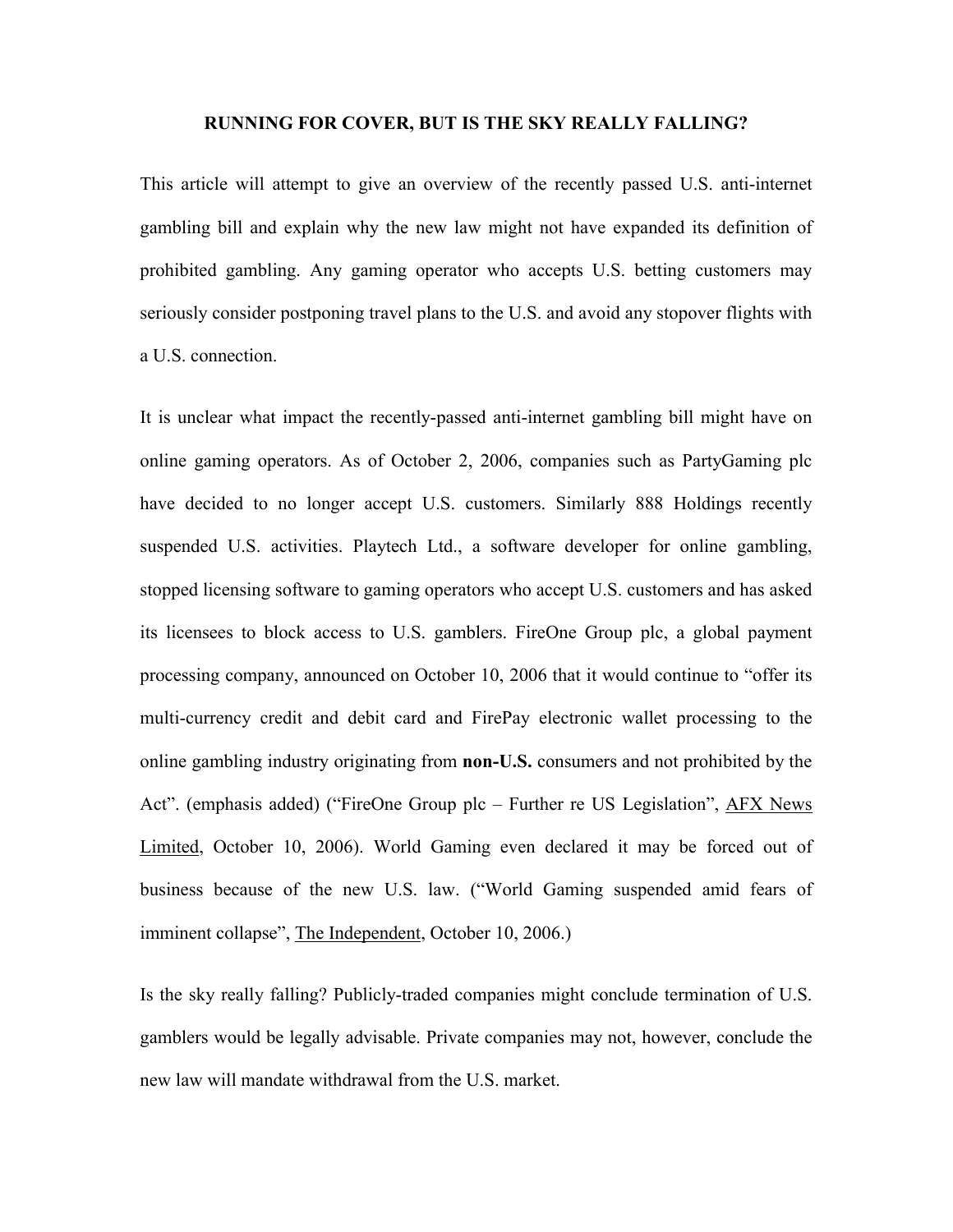# **What is the legal impact of the Unlawful Internet Gambling Act on an interactive privately held offshore gaming operator?**

The UIGE was attached to an unrelated bill, the Safe Port Act, just before the U.S. Senate recessed for a national election campaign and passed both Houses of Congress on September 30, 2006.

# **Does the Act broaden the definition of prohibited online gambling?**

The definition of gambling in the UIGE Act is located in §5362.

*"(A) means the staking or risking by any person of something of value upon the outcome of a contest of others, a sporting event, or a game subject to chance, upon an agreement or understanding that the person or another person will receive something of value in the event of a certain outcome;*

*"(B) includes the purchase of a chance or opportunity to win a lottery or other prize (which opportunity to win is predominantly subject to chance);*

*"(C) includes any scheme of a type described in section 3702 of title 28; (This pertains to the Professional and Amateur Sports Protection Act, which in effect prohibits sports betting except for Nevada)*

At first glance, this language would seem to prohibit all internet wagering except for

exemptions specified in §5362 such as free games, fantasy sports, intrastate transactions,

intratribal transactions and Interstate Horseracing.

The bill, (§ 5362) however, contains the following provision.

# *"(10) UNLAWFUL INTERNET GAMBLING.-*

*"(A) In General- The term 'unlawful Internet gambling' means to place, receive, or otherwise knowingly transmit a bet or wager by any means which involves the use, at*  least in part, of the Internet where such bet or wager is unlawful **under any applicable** *Federal or State Law in the State or Tribal lands in which the bet or wager is initiated, received, or otherwise made. (emphasis added)*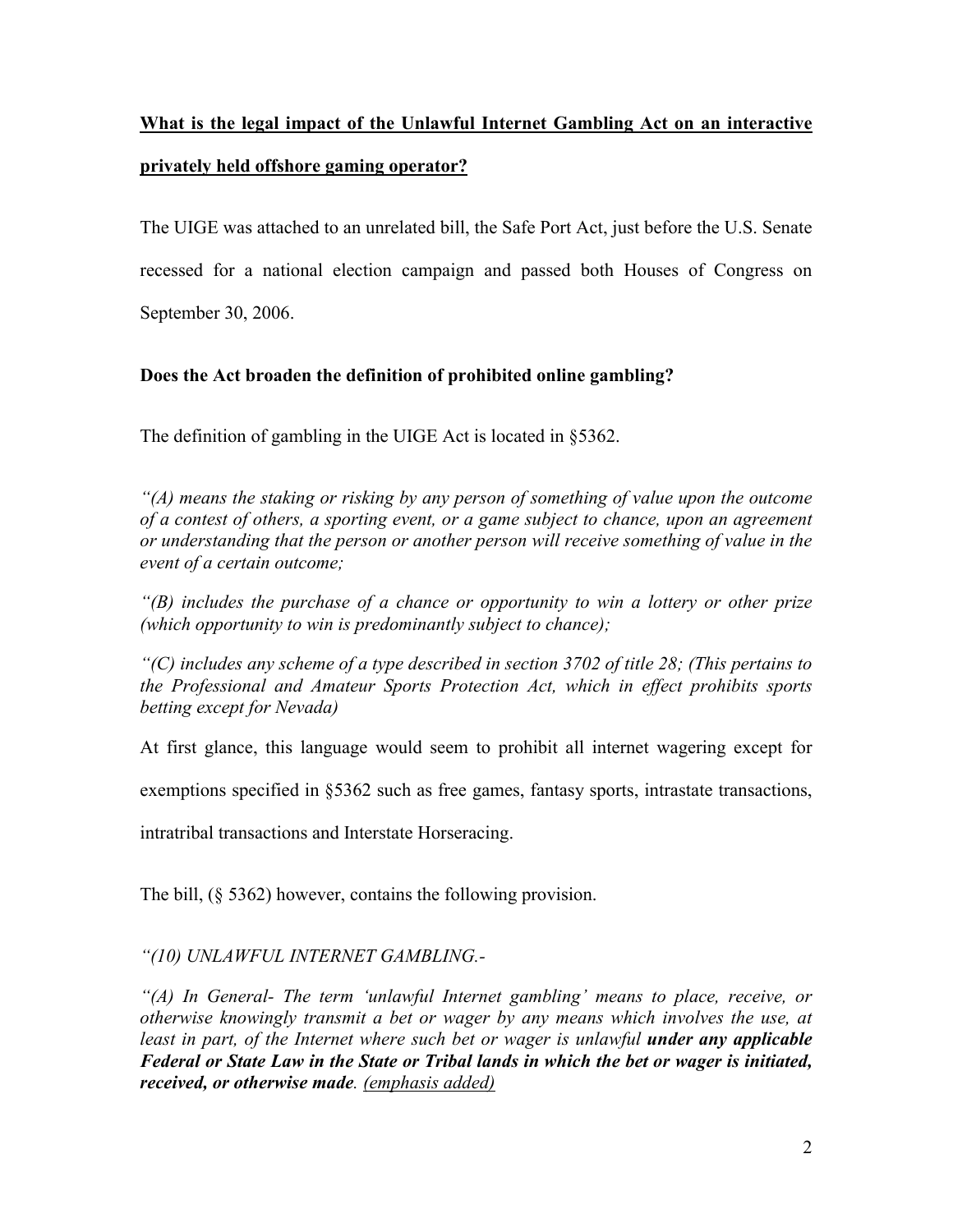Because of the wording in §5362(10) and since Representative Bob Goodlatte has made public statements that it is still his intention to seek the adoption of a bill amending the Wire Act (18 U.S.C. § 1084) this bill does not add any additional prohibited forms of gambling that were not present prior to the passage of the UIGE. This would bring us back to the legal status prior to the passage of the UIGE where most legal scholars and case law indicated that non-sports betting transactions were in a grey area of law and the consensus was that only online sports betting was prohibited by the Wire Act while other types of online gambling such as poker or casino style games were not. Notwithstanding the aforementioned consensus, the U.S. Department of Justice has always insisted that all internet gambling is illegal.

The uncertainty of whether this bill expands the definition of legal gambling is further exacerbated by a statement in the "Congressional Findings and Purpose (§5361)".

"*(b) Rules of Construction –No provision of this subchapter shall be construed as altering, limiting, or extending any Federal or State law or Tribal-State compact prohibiting, permitting, or regulating gambling within the United States."*

The UIGE is specific in that §5363 specifically states, *"No person engaged in the business of betting or wagering may knowingly accept, in connection with the participation of another person in unlawful Internet gambling....."* financial payment through methods such as credit cards or other forms of credit, electronic fund transfers or other means of money transmitting, checks or similar instrument and any other means set forth in the still to be drafted regulations. The UIGE sought to prevent these methods of funding for Internet gambling but did nothing to amend the Wire Act (18 U.S.C. § 1084),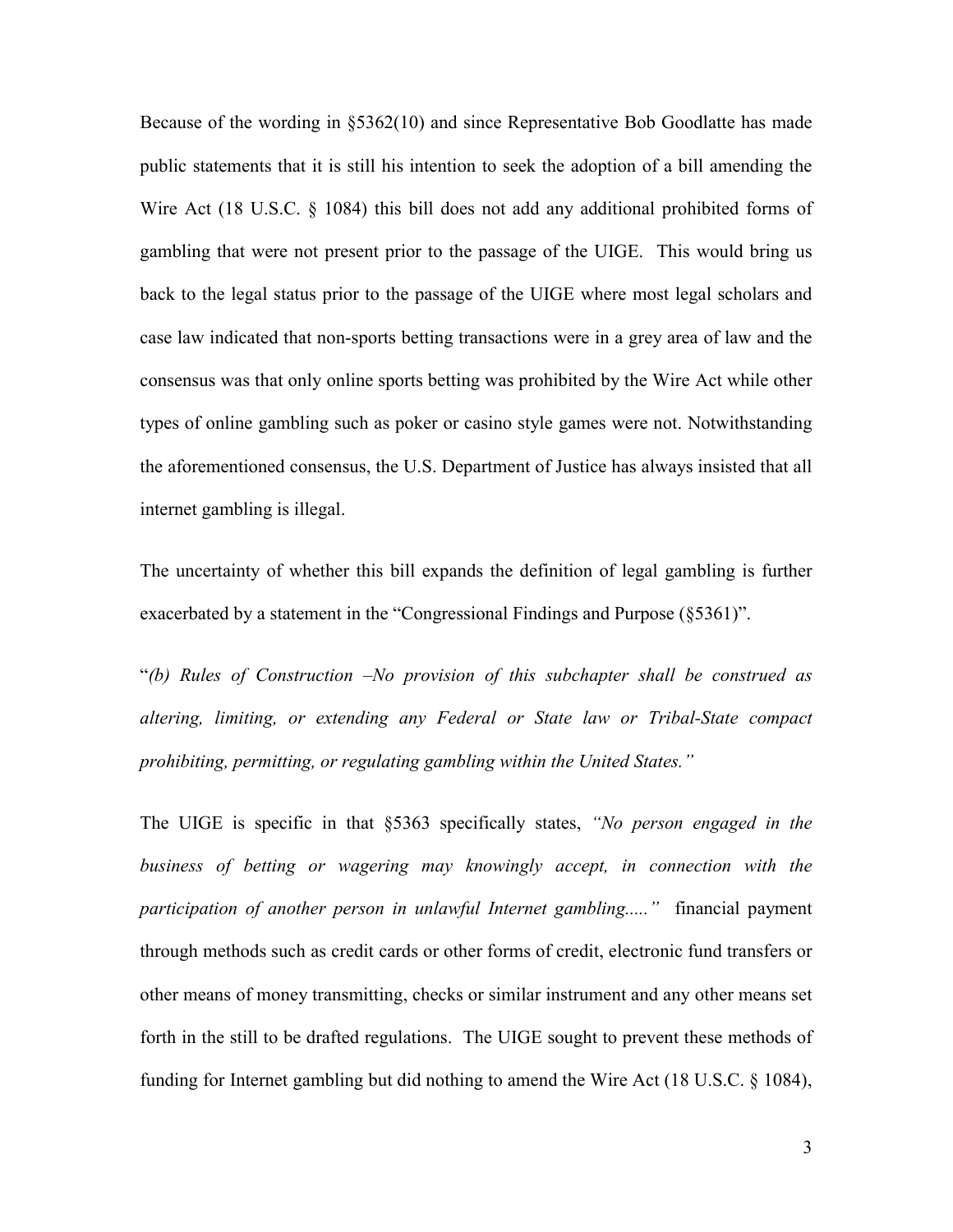which the Department of Justice relies upon in support of its opinion that all online gambling is illegal. Thus it could be argued that the sole purpose of this bill was to penalize gaming operators who accepted credit cards and electronic cash for prohibited gambling, i.e., sports betting and only sports betting.

Under the UIGE Act the financial transaction provider is not considered to be in the business of betting or wagering (§5362) (2) unless it operates, owns or controls an Internet wagering site (§5367). These provisions should have no realistic impact on any offshore provider as long as it remains totally offshore and its executives do not visit the United States.

Legal experts that have been involved in the field of Internet gambling such as I. Nelson Rose have serious doubts as to the expansion of criminal liability. In commenting on the Act, Rose opined "That's a major weakness of the new measure…. It left out expanding the reach of the Wire Act, so poker sites can say "we're not covered by that'". ("Bad Luck for Online Gaming" Los Angeles Times, Oct. 3, 2006). Similarly, Anthony Cabot, an internet gaming expert, in an opinion for Fun Technologies Inc. (AIM:FUN) stated,

> "If skill games are not unlawful under applicable state or Federal law, then they are not unlawful under this Act. The sponsors of this legislation repeatedly asserted that nothing …. in this Act converts currently legal activities to unlawful activities. "Fun Technologies – Statement", October 9, 2006. AFX News Limited

Unfortunately for skill-based gaming providers, the UIGE did not expand permitted gambling. The original Goodlatte bill (HR 4777, the Internet Gambling Prohibition Act),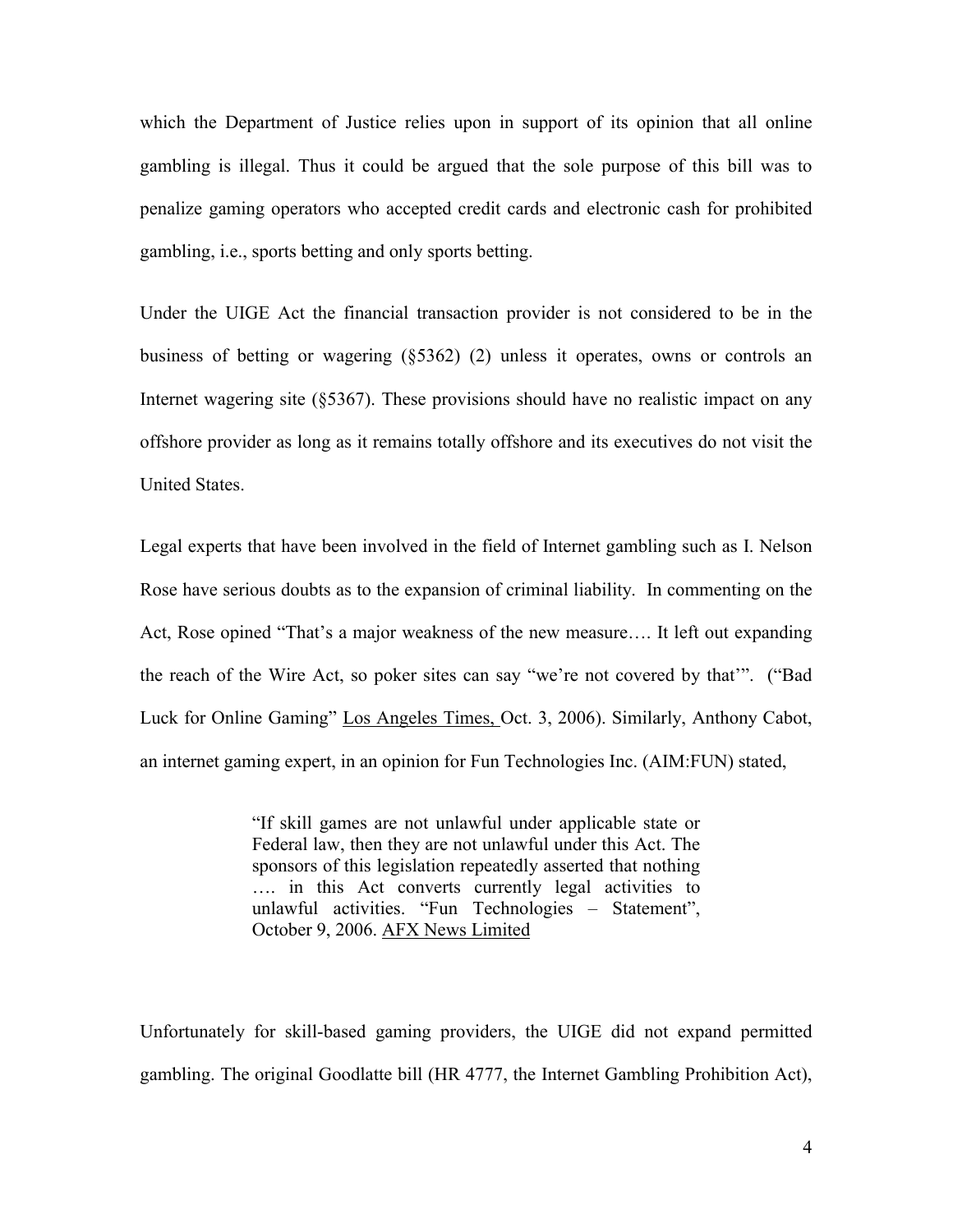attempted to amend the Wire Act, and might have significantly expanded the definition of permitted gambling,

*"Section 2, Definitions…*

*(6) The term 'bets or wagers'-*

*"(A) means the staking or risking by any person of something of value upon the outcome of a contest of others, a sporting event, or a* **game predominantly subject to chance***, upon an agreement or understanding that the person or another person will receive something of greater value than the amount staked or risked in the event of a certain outcome;"***(emphasis added)**

The Department of Justice testified before a Congressional subcommittee on April 5,

2006 that it had concerns with some of the Goodlatte bill definitions and stated,

*"For example, since the definition of the term 'bet or wager' requires that the activity be 'predominately subject to chance,' we are concerned whether this definition is sufficient to cover card games, such as poker."*

While this language was not in the final bill adopted by Congress, it does indicate, however, that the Department of Justice may be aware of the distinction between games of skill and games of chance and may explain why there has been minimal federal interest in interactive poker.

# **If the Act does not expand prohibited gambling, what is the present legal status of an online gaming site located outside the United States with regard to Federal law?**

The issue is complicated by the fact that the U.S. Department of Justice's opinion has been that all interactive gambling, including interactive, interstate, state-licensed horseracing is illegal. Furthermore, advertisers and suppliers may be in violation of the United States Code for aiding and abetting online gaming operators.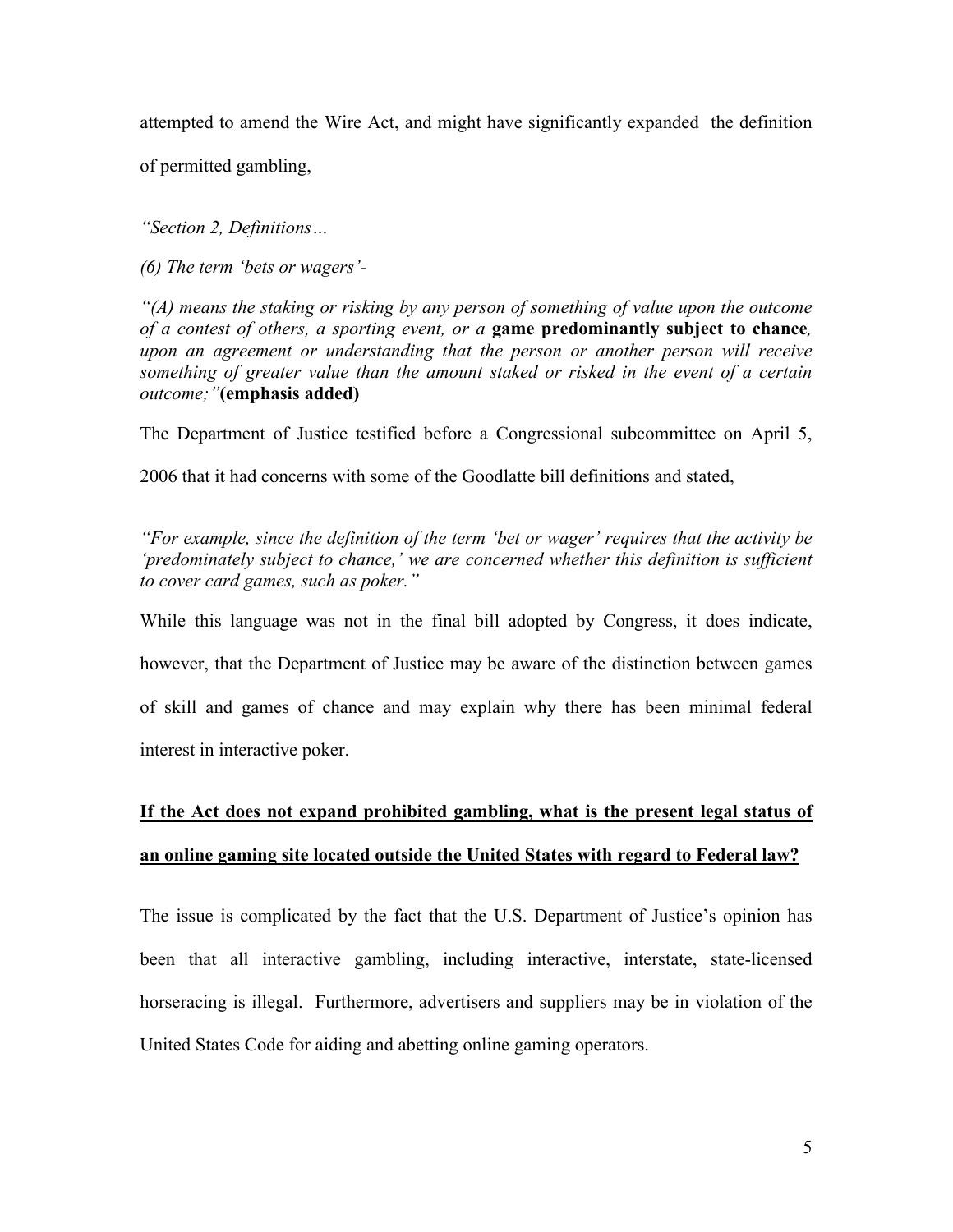The U.S. Justice Department warned the U.S. Virgin Islands (January 2, 2004) that its present interactive gambling law would violate federal law. It also informed the State of North Dakota (March 7, 2005) that its proposed legislation, which would have regulated interactive poker, would be a violation of federal law. The Department of Justice has even asserted in a letter to Rep. John Conyers, dated July 14, 2003 that the December 2000 amendment to the Interstate Horseracing Act did not legalize interstate interactive horserace wagering between states that have licensed companies such as Youbet. Thus, according to the Department of Justice, Youbet and other companies accepting interactive horserace wagering from different states are in violation of federal law. The Justice Department in support of their opinion relies primarily on three federal statutes that were passed long before the development of interactive gaming, viz., the Wire Act (18 U.S.C. § 1084), the Travel Act (18 U.S.C. § 1952), and the Anti-Gambling Act (18 U.S.C. § 1955).

## **(A) The Wire Act**

An Internet gaming operator might be liable under the Wire Act if it participates in offshore sports betting, e.g., *U.S. v. Cohen* (260 F.3d 68, 2nd Cir. 2001), but likely would not be liable if it engaged in a contract concerning a U.S. bettor that involved offshore casinos, poker or lotteries. While the Justice Department may insist the Wire Act prohibits all Internet gambling, the Wire Act was specifically found by the Fifth Circuit Court of Appeals to apply only to sports betting. In *In Re MasterCard International Inc.,* (132 F. Supp. 2d 468 (E.D. La. 2001), aff'd 313 F.3d 257 ( $5<sup>th</sup>$  Cir. 2002)), a district court had to determine in multidistrict litigation whether numerous plaintiffs who lost money while wagering at offshore casinos could recover losses from their credit card companies.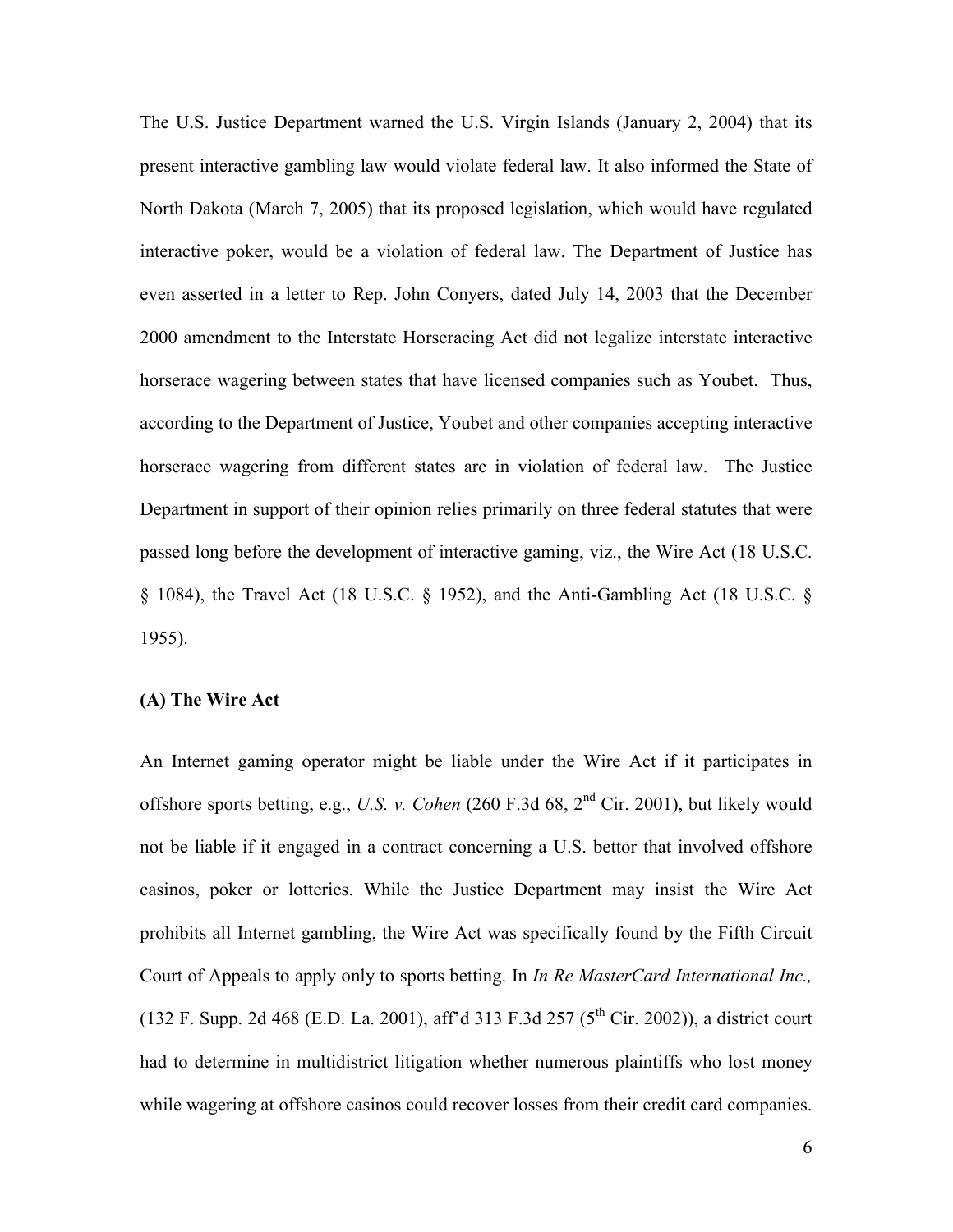The plaintiffs had hoped to obtain class status to pursue a civil Racketeer Influenced and Corrupt Organizations Act (RICO) claim against credit card companies such as MasterCard. In order to assert a RICO claim, the plaintiffs would have to show, inter alia, "that Internet gambling violates the several federal and state statutes as alleged in the complaint" (*In Re MasterCard* at 478).

The district court concluded that the Wire Act (18 U.S.C. §1084) was applicable only to

sports wagering.

"However, even a summary glance at the recent legislative history of Internet gambling legislation reinforces the Court's determination that Internet gambling on a game of chance is not prohibited conduct under 18 U.S.C. § 1084. Recent legislative attempts have sought to amend the Wire Act to encompass "contest[s] of chance or a future contingent event not under the control or influence of [the bettor]" while exempting from the reach of the statute date transmitted "for use in the new reporting of any activity, event or contest upon which bets or wagers are based." See S.  $474$ ,  $105<sup>th</sup>$  Congress (1997). Similar legislation was introduced in the  $106<sup>th</sup>$  Congress in the form of the "Internet Gambling Prohibition Act of 1999." See S. 692,  $106<sup>th</sup>$  Congress (1999). That act sought to amend Title 18 to prohibit the use of the Internet to place a bet or wager upon "a contest of others, a sporting event, or a game of chance …" (Id) As to the legislative intent at the time the Wire Act was enacted, the House Judiciary Committee Chairman explained that "this particular bill involves the transmission of wagers or bets and layoffs on horseracing and other sporting events." See 107 Cong. Rec. 16533 (Aug. 21, 1961). Comparing the face of the Wire Act and the history surrounding its enactment with the recently proposed legislation, it becomes more certain that the Wire Act's prohibition of gambling activities is restricted to the types of events enumerated in the statute, sporting events or contests. Plaintiffs' argument flies in the face of the clear wording of the Wire Act and is more appropriately directed to the legislative branch than this Court." (*In Re MasterCard* at 480-481).

The United States Court of Appeals affirmed the district court's analysis of the inapplicability of the Wire Act to anything other than sports wagering. "The district court concluded that the Wire Act concerns gambling on sporting events or contests and that the plaintiffs had failed to allege that they had engaged in Internet sports gambling. We agree with the district court's statutory interpretation, its reading of the relevant case law,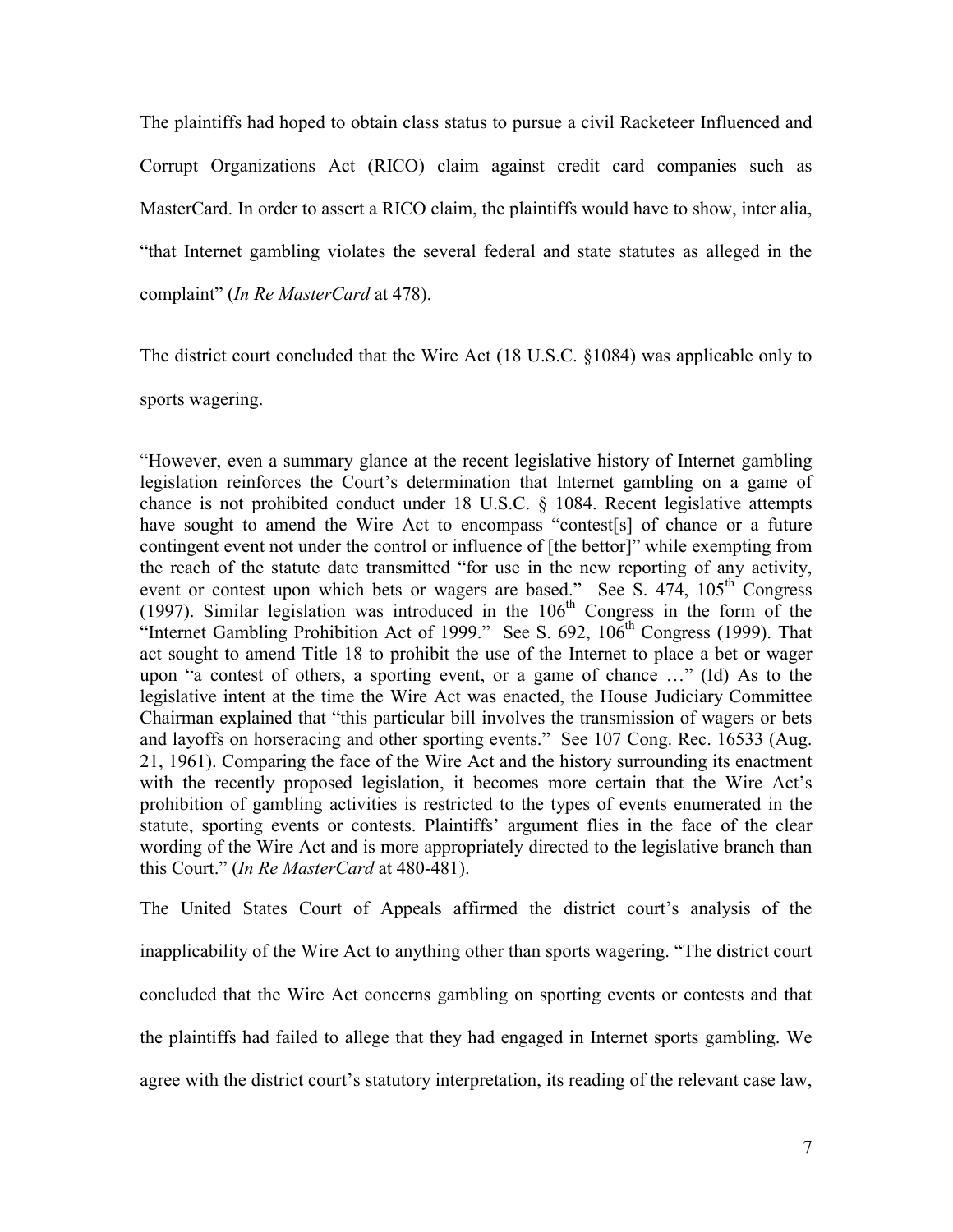its summary of the relevant legislative history, and its conclusion. The plaintiffs may not rely on the Wire Act as a predicate offence here …. Because the Wire Act does not prohibit non-sports Internet gambling, any debts incurred in connection with such gambling are not illegal." (*In Re MasterCard Int'l Internet Gambling Litig.*, 313 F.3d 257, 262, 263 ( $5<sup>th</sup>$  Cir. 2002). In *In Re MasterCard*, the standard of proof was a preponderance of the evidence. In a criminal case, the federal government would have to prove a violation of the law beyond a reasonable doubt. If the Court rejected the argument in *In Re MasterCard* because they could not show a violation of a statute by a preponderance of the evidence, then how could the government prove a Wire Act violation beyond a reasonable doubt? It should be noted that the U.S. Department of Justice was not a party in the *In Re MasterCard* case.

### **(B) Travel Act and Anti-Gambling Act**

The Justice Department also relies on the Travel Act and the Anti-Gambling Act which provide harsh criminal penalties. The Travel Act states in relevant part:

18 U.S. @ §1952. Interstate and foreign travel or transportation in aid of racketeering enterprises

- (a) Whoever travels in interstate or foreign commerce or uses the mail or any facility in interstate or foreign commerce, with intent to - -
	- (i) distribute the proceeds of any unlawful activity; or
	- (ii) commit any crime of violence to further any unlawful activity; or
	- (iii) otherwise promote, manage, establish, carry on, or facilitate the promotion, management, establishment, or carrying on, of an unlawful activity.

The Anti-Gambling Act states in relevant part: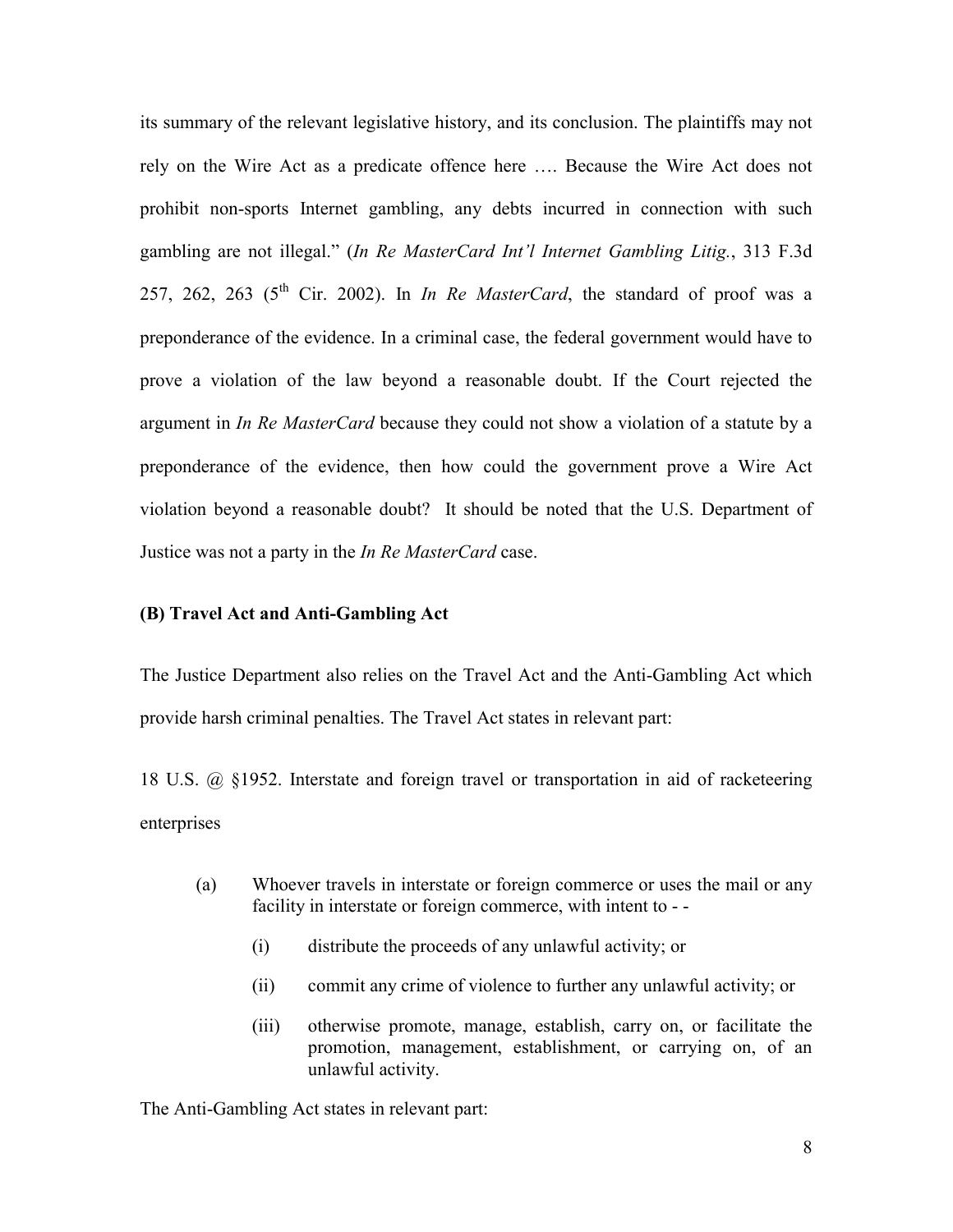#### 18 U.S. @ §1955. Prohibition of illegal gambling businesses

- (a) Whoever conducts, finances, manages, supervises, directs, or owns all or part of an illegal gambling business shall be fined under this title or imprisoned not more than five years, or both.
- (b) As used in this section -
	- (1) "illegal gambling business" means a gambling business which - -
		- (A) is a violation of the law of a State or political subdivision in which it is conducted; (emphasis added)
		- (B) involves five or more persons who conduct, finance, manage, supervise, direct, or own all or part of such business; and
		- (C) has been or remains in substantially continuous operation for a period in excess of thirty-days or has a gross revenue of \$2,000 in any single day.

Both acts require either a violation of state law or alternatively, the Travel Act would require a violation of some other federal law or some state law. In other words, the activity must already be illegal prior to prosecution under either statute. An interesting case was *Casino City v. Justice Department* where the advertising entity sought a declaratory judgment (an advisory opinion) that its First Amendment rights were in jeopardy because it might be found to be aiding and abetting a criminal activity. One commentator, in discussing this case, stated: "Due to this inherent limitation, the DOJ has not relied heavily on these statutes [Travel Act and Anti-Gambling Act]. In its motion to dismiss Casino City's complaint, the DOJ did not offer any justification as to why it believed Internet gambling was illegal under the Travel Act or the Illegal Gambling Business Act," (Megan E. Frese, "NOTE: Rolling the Dice: Are Online Gambling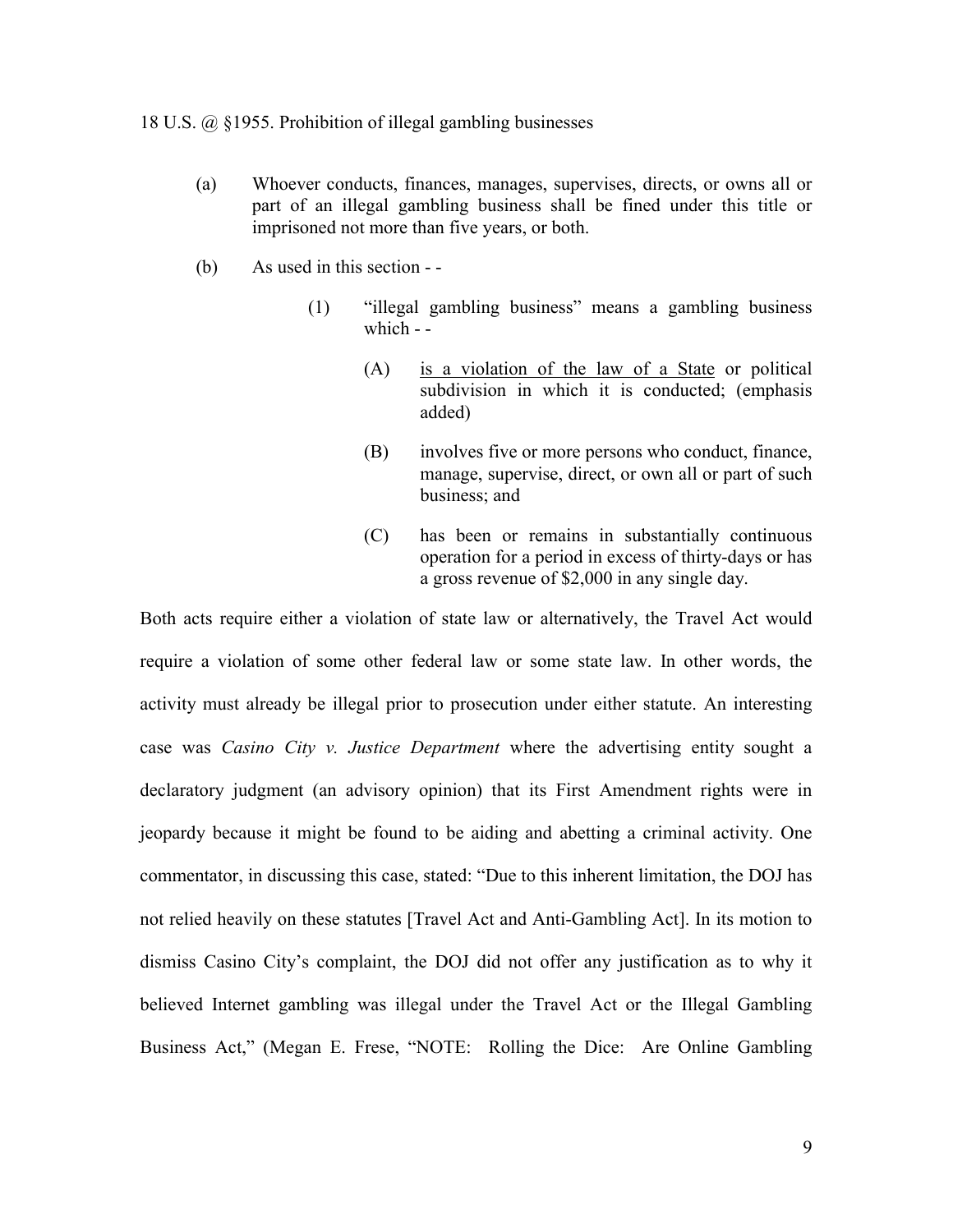Advertisers 'Aiding and Abetting' Criminal Activity or Exercising First Amendment-Protected Commercial Speech?" 15 *Fordham Intell. Prop. Media & Ent. L.J.,* 547,552).

At a minimum, it would seem that under current federal laws interactive gaming such as poker, and casino style gaming may not be illegal as a result of the *In Re MasterCard* case.

#### **Would state law or prohibition pose a significant risk to an online poker operator?**

Except for sporadic criminal action by states, such as Wisconsin, Missouri, and Minnesota in the late 1990's, action since 2000 in states such as New York and New Jersey has been limited primarily to respective civil proceedings against financial transaction providers such as Citibank or offshore sports operators. Interestingly, 49 state attorneys general supported federal prohibition of Internet gambling which is most unusual since states are often wary of federal encroachment on their jurisdiction. ("Attorneys General for 4(9) States Seeking Congressional Help." *Journal Record Legislative Report*, March 23, 2006) Approximately eight states (Illinois, Indiana, Louisiana, Michigan, Nevada, Oregon, South Dakota, and Washington) have passed legislation to prohibit Internet gambling. The most extreme was a Washington state bill (S.B. 6613) which amended a state statute in 2006 to make Internet gambling, even by a punter, a Class C felony which would be similar to a sexual assault allegation. There have been few prosecutions under state statutes and the only player to be charged was a North Dakota resident who received a \$500 fine and a one-year deferred sentence.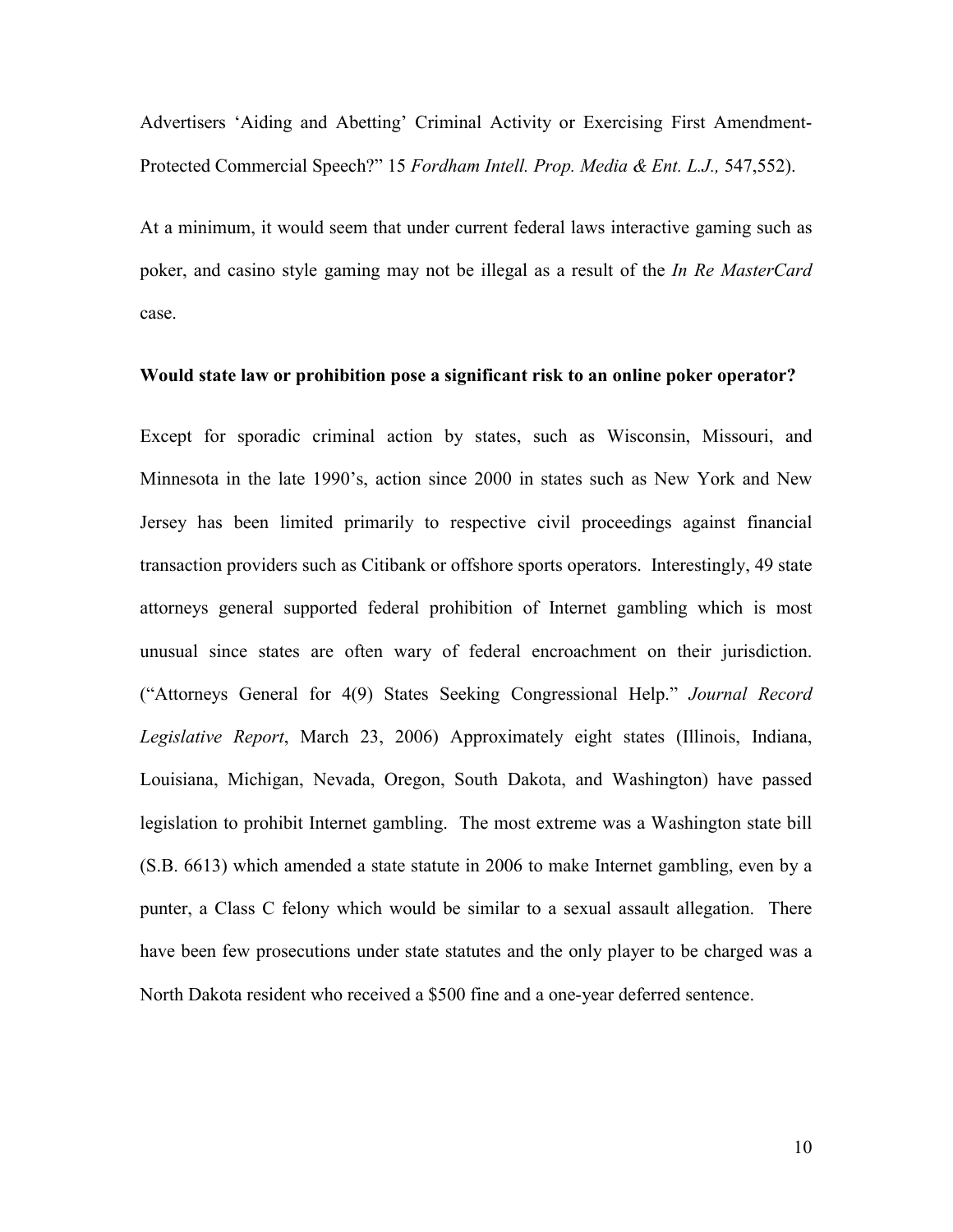Recently, Louisiana has taken action against an online gaming operator. The Louisiana statute is so broad that it might be considered to include everyone involved in Internet gambling except passive investors or players. It states:

"E. Whoever designs, develops, manages, supervises, maintains, provides, or produces any computer services, computer system, computer network, computer software, or any server providing a Home Page, Web Site, or any other product accessing the Internet, Word Wide Web, or any part thereof offering to any client for the primary purpose of the conducting as a business of any game, contest, lottery, or contrivance whereby a person risks the loss of anything of value in order to realize a profit shall be fined not more than twenty thousand dollars, or imprisoned with or without hard labour, for not more than five years, or both." *La Rs 14:90 (3)(E)"Gambling by Computer"*

Unlike Louisiana, Michigan has realized the futility of proceeding against online gaming operators. In March 2006, a Michigan resident won a 1.7 million dollar jackpot at an online Caribbean based casino. The Michigan Attorney-General had threatened to confiscate the winnings because the player had violated Michigan's 1999 Anti-Internet Gambling Law. The Attorney-General did not consider taking action against the online casino. "The gray area lies in determining which jurisdiction's laws apply. (The attorneygeneral's) office said that because Casino Tropez is based in the Caribbean, the state has no authority in the matter and should be handled by the federal government." (Interactive Gaming News, March 21, 2006).

One cautionary note, the UIGE Act §5362 (10)(A) defines unlawful Internet gambling to be the receiving of a bet where it is unlawful "under any applicable federal or state law…." (emphasis added). Thus it might be advisable to exclude players from those 8 states that have prohibited Internet gambling by statute. However, there are two arguments against the assertion that the UIGE might have made a federal crime out of illegal state interactive gaming.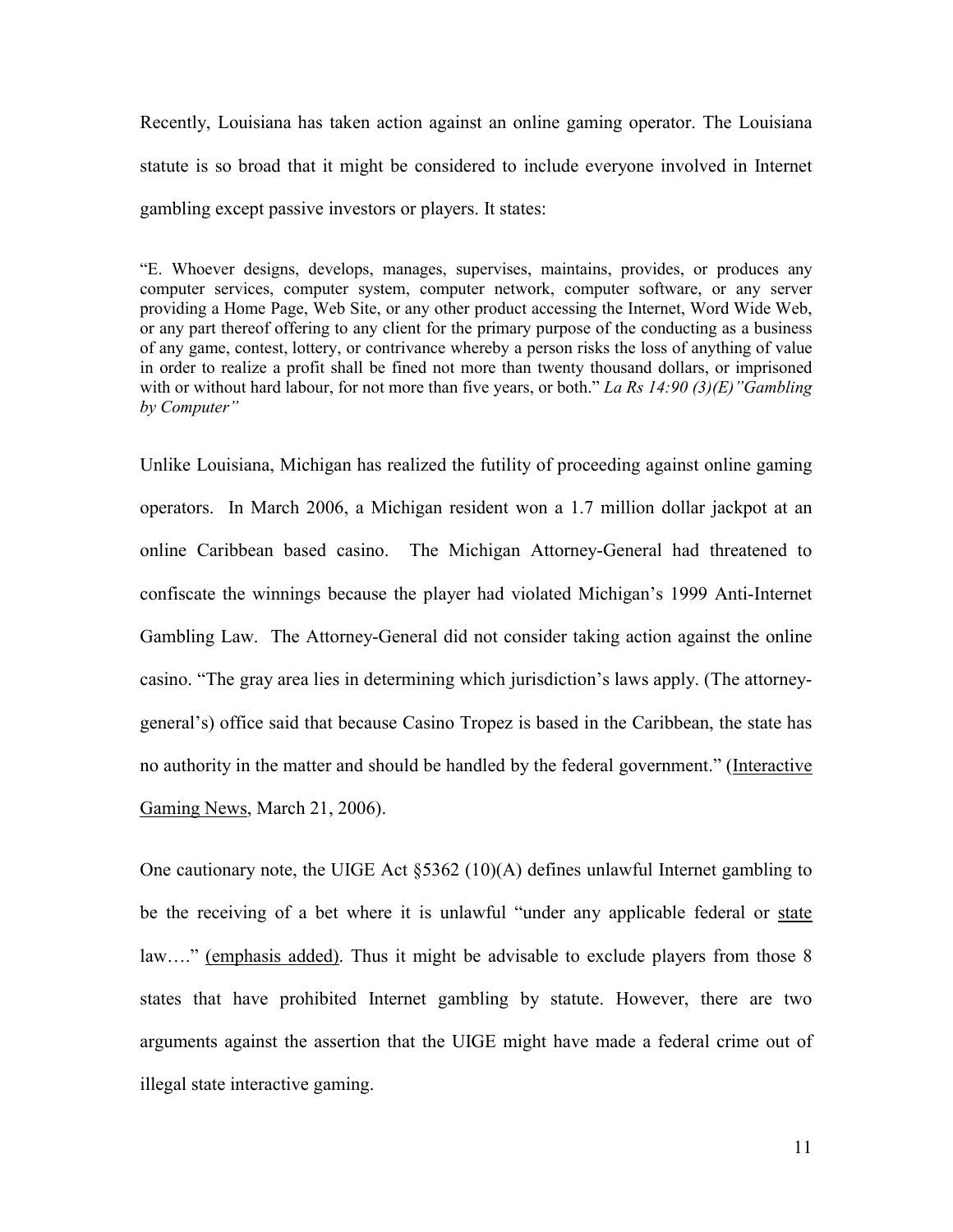First, any state anti-internet gambling statute might be in violation of the commerce clause of the U.S. Constitution. Second, it could be argued that the federal government already has authority to prosecute illegal state gambling under the Anti-Gambling Act (18 U.S. @ §1955).

#### **The Dormant Commerce Clause**

It is uncertain whether any state Internet gambling legislation might violate the dormant Commerce Clause of the United States Constitution. Joseph M. Kelly, one of the authors of this publication, asserted in an article entitled "*Internet Gambling Law" 26 Wm. Mitchell L. Rev. 117, 170-171 (2000)* that state regulation of the Internet may be a violation of the dormant Commerce Clause. Other authorities on Internet gaming have reached the same conclusion. Lawrence Walters Esq. concludes in an article *"Will the Commerce Clause Save Online Gaming?"*

"As individual states start enforcing online gambling restrictions against players and gambling enterprises, Commerce Clause issues are certain to be raised as a defence. Legal experts and the courts will likely debate these issues for years to come, but one thing is certain: The dormant Commerce Clause creates significant uncertainty regarding the ability of state governments to constitutionally regulate Internet gambling activities." (Interactive Gaming News July 15, 2005)

In *American Libraries Association v Pataki, (969 F. Supp.160, 168-169 S.D.N.Y.) (1997)*

a New York state law prohibiting Internet child pornography was challenged as unconstitutional because it was in violation of the First Amendment and the Interstate Commerce Clause of the United States Constitution. The judge did not reach the First Amendment issue, because she concluded that the state law concerning the Internet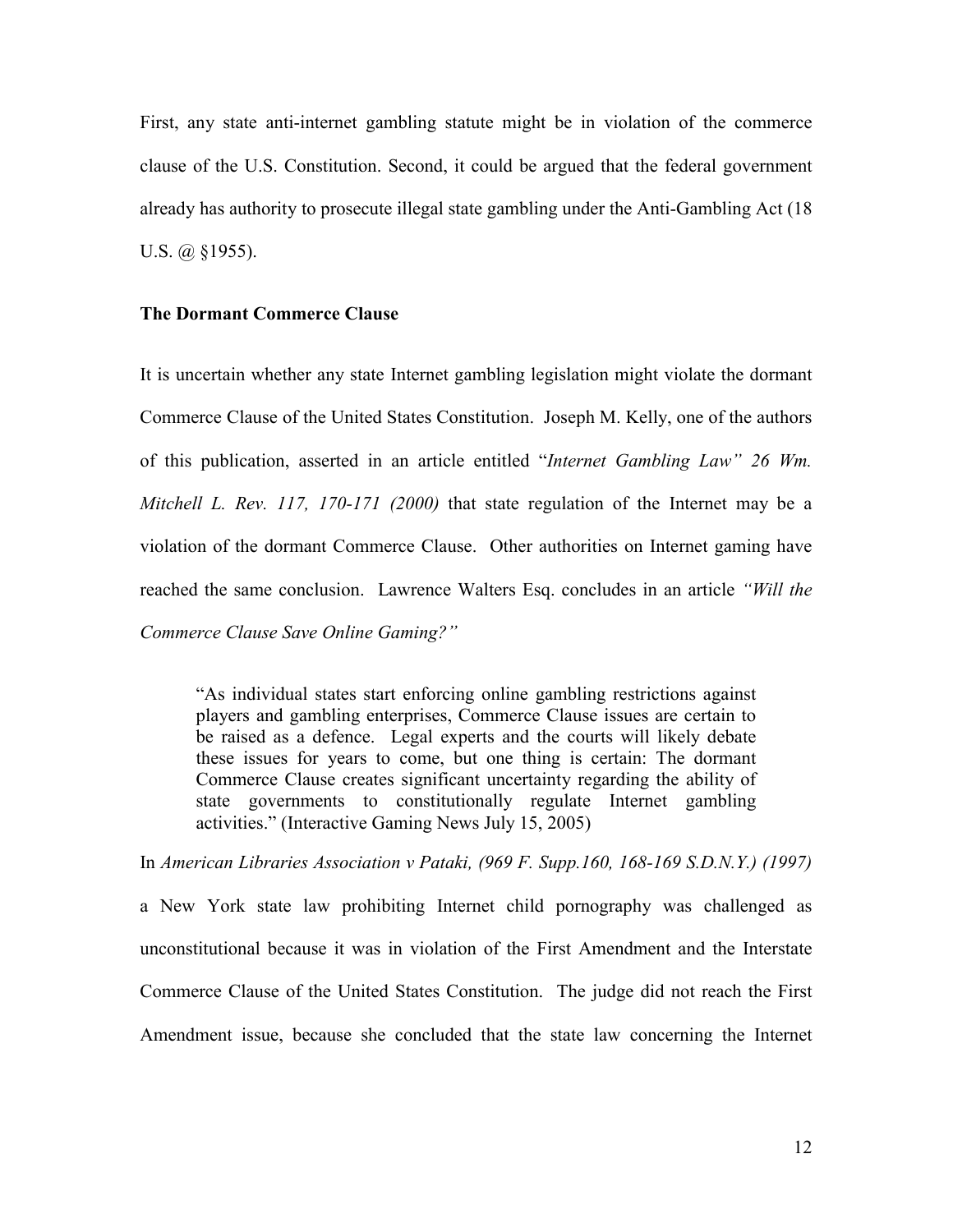violated the Commerce Clause. This decision is not binding on all US courts, but may be indicative of any judicial analysis of state Internet legislation.

#### **The Anti-Gambling Act**

The Anti-Gambling Act may have already criminalized state anti-gambling law. It is worth noting that the Department of Justice has rarely prosecuted any criminal cases against a casino, poker or bingo site prior to the passage of the UIGE. Whether their position will change with the adoption of the UIGE is anyone's guess. However, unless it could be clearly shown that the law with regard to unlawful Internet gaming has changed to include poker and casino sites, prosecution may be unlikely under Federal statutes. This does not mean that they could not prosecute under the laws of one of the states that prohibit Internet gambling, though the Department of Justice could have prosecuted under state law pursuant to the Anti-Gambling Act (18 U.S.C. §1955) and never did so.

## **CAN YOUR JOB GET YOU ARRESTED**

If one works for an online gaming corporation that accepts bets from a prohibited jurisdiction, it is possible you and not the company will be arrested and even imprisoned. As explained by Lord Denning, Master of the Rolls in the mid 1960's, it is very difficult to take criminal action against gaming corporations because they have "no body to be imprisoned and no soul to be damned." This is especially true when the corporation is in a different country. For example, BetonSports has "principle offices in London and in Costa Rica." When the U. S. Justice Department brought civil charges against BetonSports, it proved extremely difficult to serve process on BetonSports from the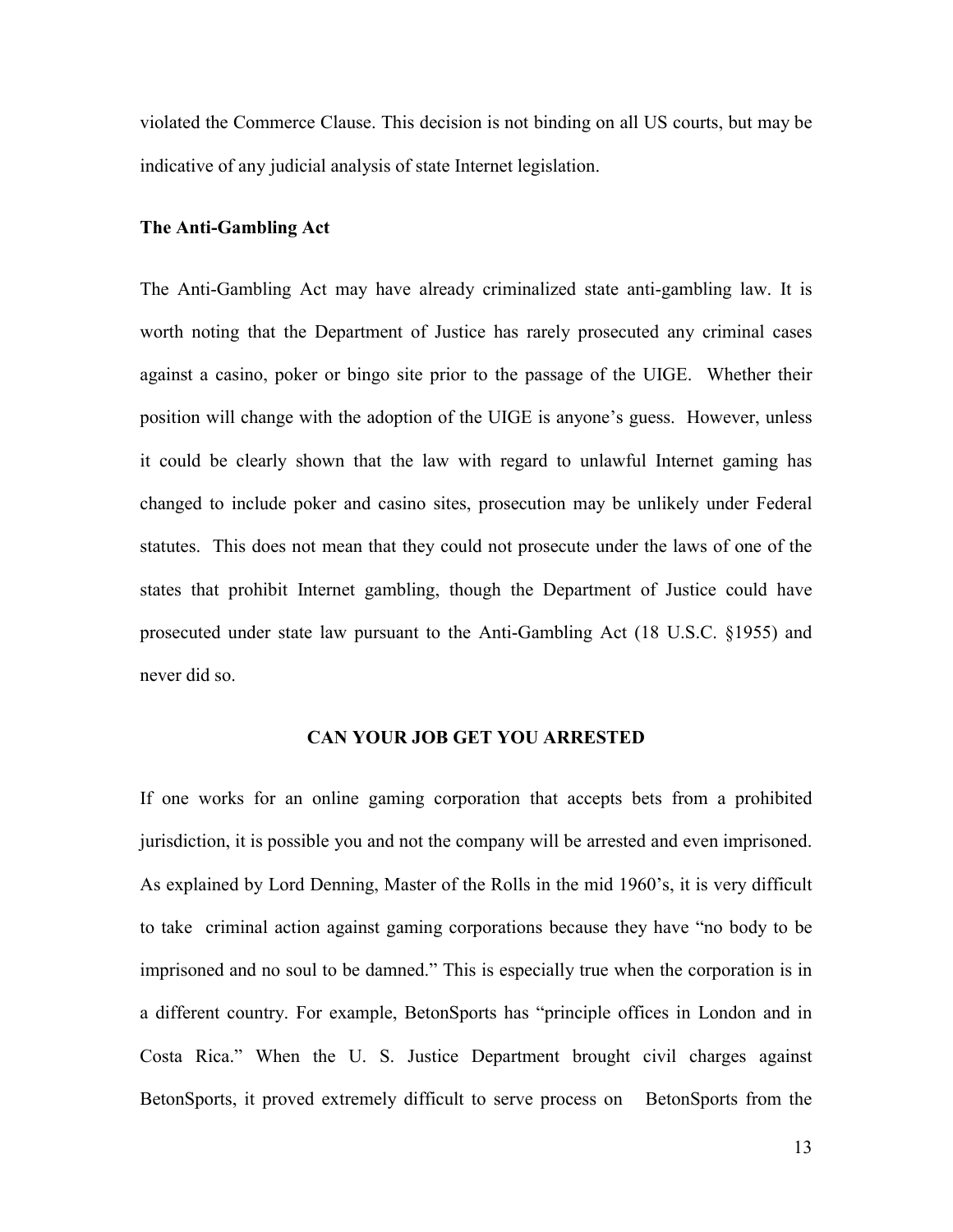U.S. (U.S. v. BetonSports 2006 U.S. Dist. Lexis 55553, which concluded U.S. attempted service at that time was inadequate).

Recently, the gaming community was startled to discover that the U.S. Government had arrested David Carruthers, then C.E.O. of BetonSports and that Louisiana state had issued a warrant which resulted in the arrest of Peter Dicks, then a non-executive Director of SportingBet. The French Government also arrested two executives of BWIN. All four defendants were released on bail ranging from \$50,000 for Dicks, €300,000 each for the BWIN executives and \$1m for Carruthers.

What are the chances of imprisonment? It would seem that Carruthers is not a major character in the indictment of 11 persons and 4 companies by the U.S. attorney. In fact he is barely mentioned in the indictment and it would seem the federal authorities are really after Gary Kaplan, a bookie with an alleged shady past ("Carruthers May Strike Plea Bargain" August 22, 2006, I Gaming Business) When the U.S. government in 1998 had gone after 21 defendants for conspiring to violate the Wire Act, none of the defendants were sentenced to prison except for Jay Cohen, who voluntarily returned from Antigua to fight the charges. If Cohen had agreed to a plea bargain after failing to win dismissal of the charges in pre-trial motions, it is probable he would not have served prison time. For example, Allen Ross, one of the 21 defendants, tried to get the charges dismissed. When he failed (U.S. v Ross, 1999 U.S. Lexis 22351) he reached a plea bargain with the U.S. Government and served no jail time.

Unlike the 1998 indictments, nobody really knows whether he/she may be on a secret list of individuals who might be subject to arrest even while travelling through the United

14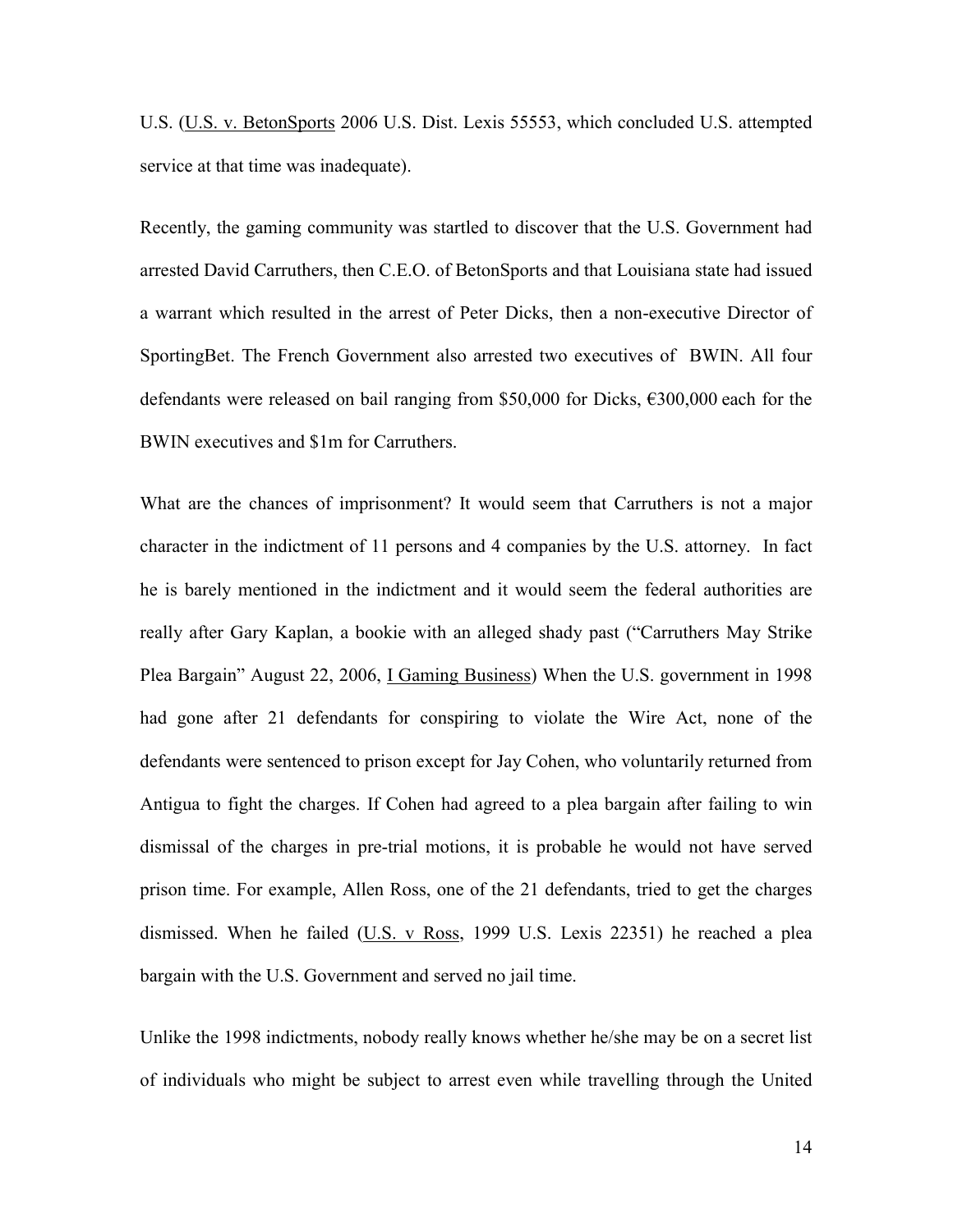States. Moreover, a supplier of online gaming services to an online operator could result in detention based on the charges of aiding and abetting. Concerning a passive shareholder, Louisiana law enforcement stated they were targeting "people directly involved in online gambling operations and … shareholders in the companies were not at risk of arrest." ("Dicks decision in balance" Financial Times, Sept. 22, 2006.) Yet even a janitor who only served coffee to bettors and stacked chairs was found guilty for participating in an illegal gambling business (U.S. v. Merrell, 701 F. 2d 53,  $6<sup>th</sup>$  cir 1983).

While Carruthers is under house arrest while awaiting a January 22, 2007 evidentiary hearing, his lawyers will be waging an aggressive defence. For example, in an unsuccessful motion to compel the government to produce non public grand jury and petit jury material, at least 11 major law firms represented various defendants in the Carruthers/BetonSports proceedings. (U.S. v. BetonSports et al, 2006 U.S. Dist. Lexis 63824).

The Louisiana arrest of Dicks is a totally different situation from that of Carruthers. Unlike Carruthers, Dicks was a non-executive director of SportingBet who was arrested when arriving in New York for business unrelated to gaming. Louisiana is one of 8 states that has enacted anti-internet gambling legislation, but is the only state that has recently prosecuted an online gambling executive without allegations of fraud. Apparently there are over 50 outstanding warrants against online executives whose companies accept Louisiana customers. (The Times, September 15, 2006). Unlike almost any other jurisdiction, the decision to prosecute was made by a zealous state policeman who is not a lawyer. Governor George Pataki of New York refused to extradite Dicks once it was disclosed that Dicks had not been in Louisiana for decades. However if Dicks were to fly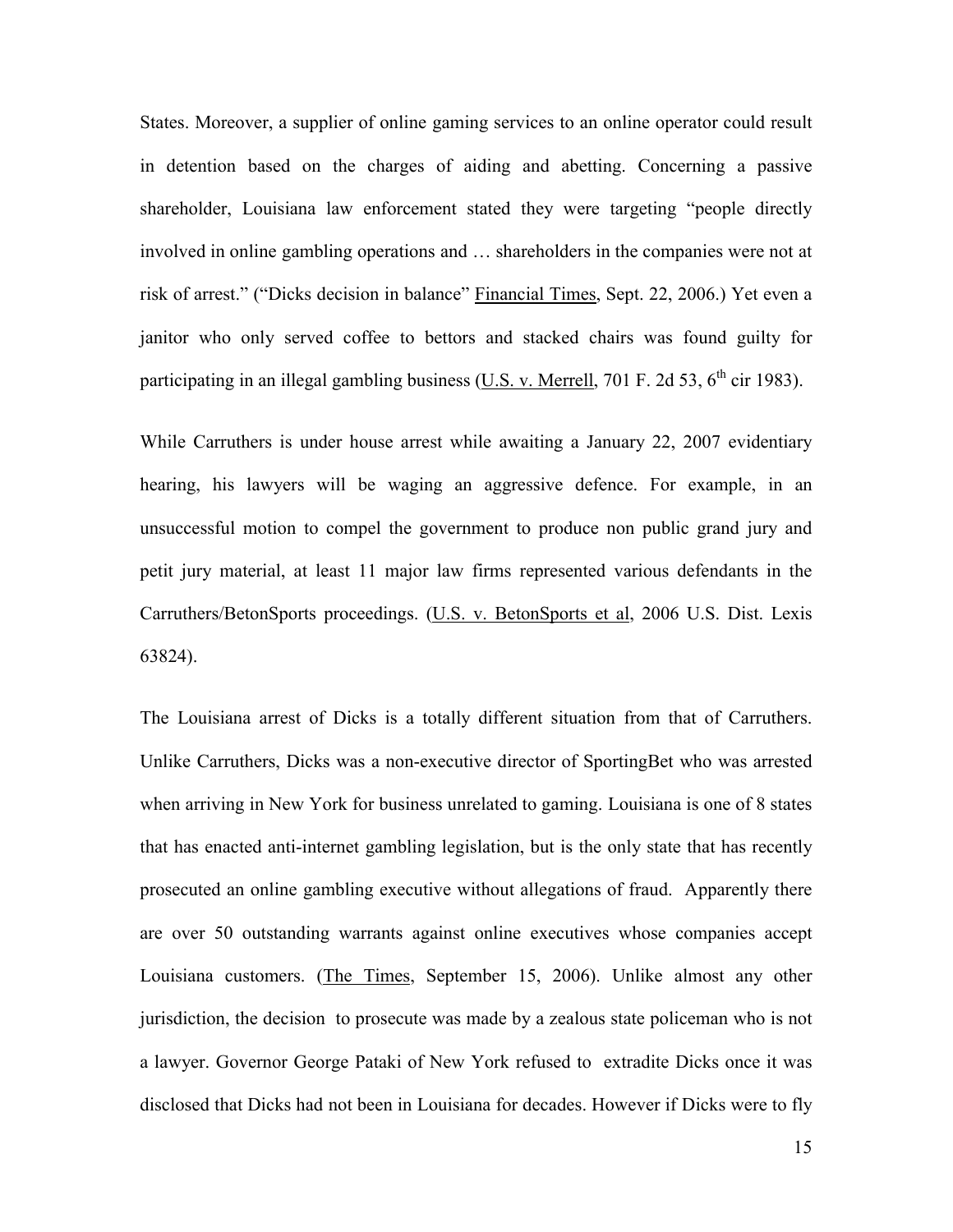to Dallas airport in Texas, for example, it is possible he could still be extradited to Louisiana pursuant to the outstanding warrant.

The French government, through at least ten police officers, and perhaps inspired by the U.S., has arrested two executives of the Austrian company BWIN. Unlike the U.S., the executives were arrested for violation of French legislation which only permits wagering by licensed monopolies. ("Number up for gaming executives, says French state Lottery" The Times, September 16, 2006.") The executives were arrested in France while publicizing an agreement with a French soccer team. Most experts speculate the arrest was a result of pressure brought by state-owned monopolies, Francaise des Jeux (FdJ), which operates the national lottery, soccer (football) pools and scratch cards as well as Pari Mutuel Urbain (PMU) which has a horse racing wagering monopoly. In fact, an FdJ spokesperson stated: "We are doing exactly the same as the authorities in the U.S. who arrested the British executives."("French police arrest heads of Austria's BWIN for allegedly marketing online gambling," A.P., Sept. 15, 2006.)

Apparently the French magistrate had been investigating alleged illegal Internet wagering since November 2005 and PMU and FdJ had filed a complaint against BWIN in April 2005. The two executives were kept in jail over the weekend and released on  $\epsilon$ 300,000 each and informed by the French magistrate that they could be imprisoned for up to three years if convicted of violating French gaming laws.

Unlike the United States, France is subject to the laws of the European Community. The *Gambelli* decision had prohibited member state discrimination concerning licensed wagering in other member countries without a good reason. *Gambelli* left uncertain what

16